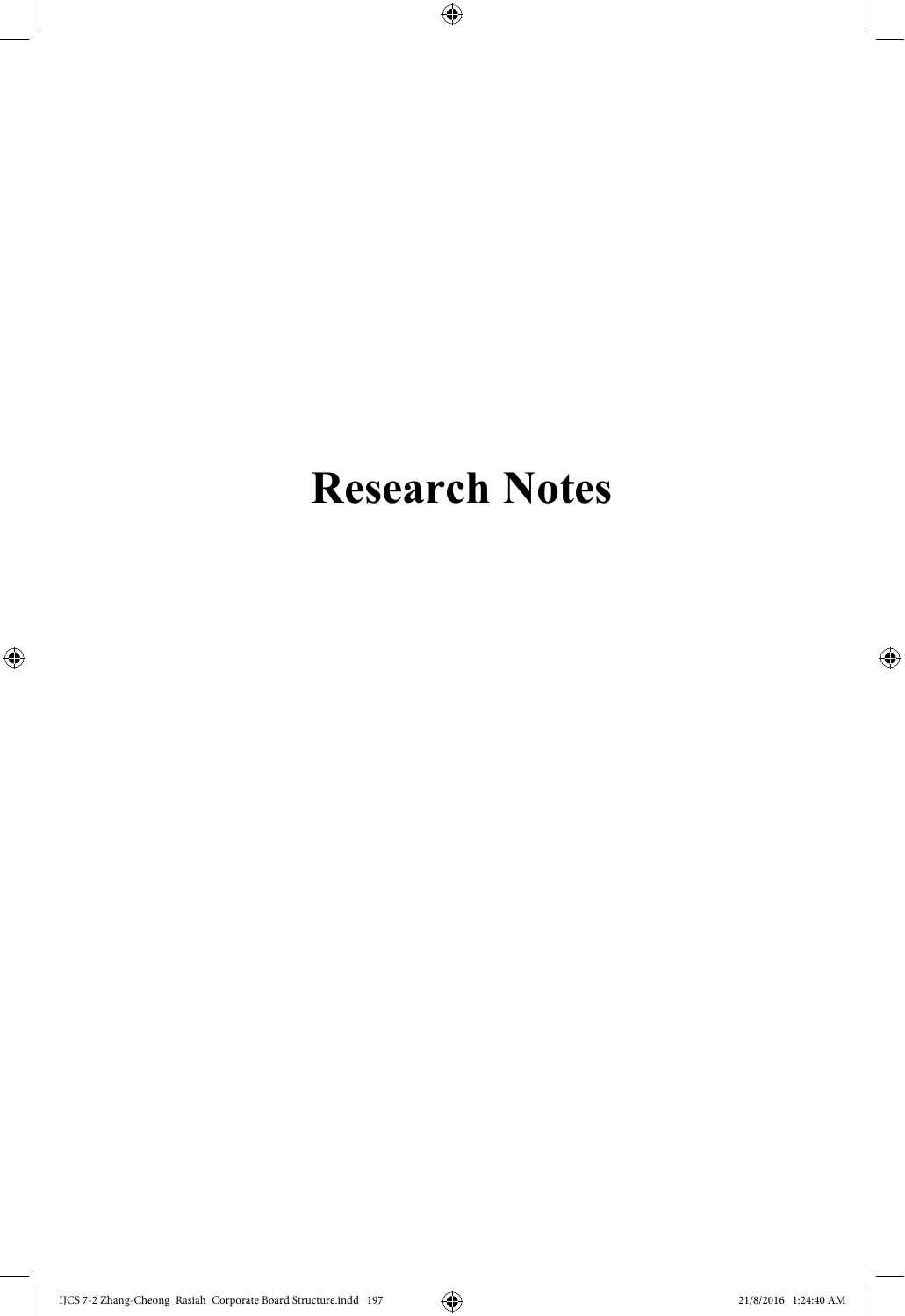

 $\overline{\phantom{a}}$ 

 $\bigoplus$ 

 $\bigoplus$ 

I

I

 $\bigoplus$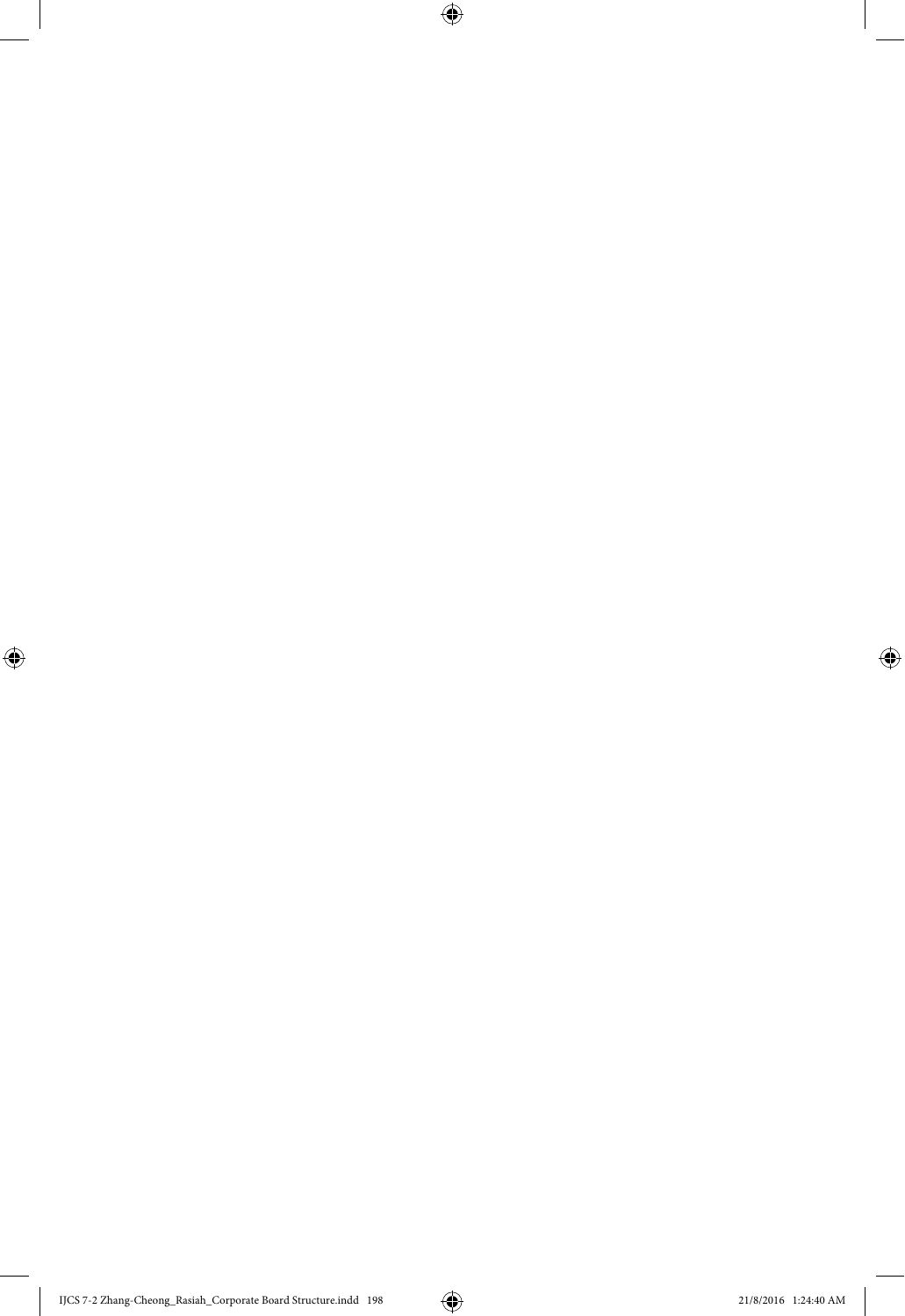## **Effective Corporate Board Structure and Agency Problems: Evidence from China's Economic Transition**

⊕

*Zhang Cheng,*\* *Cheong Kee Cheok,*\*\* *Rajah Rasiah*\*\*\* *and Zhang Chen*\*\*\*\* University of Malaya, Kuala Lumpur

#### **Abstract**

⊕

This study investigates the determinants of Chinese board structure during the economic transition from the year 2000 to 2012. It uses principal component analysis with fixed effects estimation to test three hypotheses – the scope of operation hypothesis, monitoring hypothesis and bargaining hypothesis – using different subsamples. Explained without the use of mathematical rigor, the paper's main findings are that Chinese stock market liberalization and the ultimate controlling shareholder are important factors when constituting board structure. After the split-share structure reform, China tends to have an outsider-dominated board structure. While private-controlled enterprises are more efficient in constituting board structure, CEOs of state-controlled enterprises have more bargaining power over board structure.

*Keywords*: *China economic transition, corporate governance, board structure*

#### **1. Introduction**

The corporate board serves the most important role in corporate governance. Exploring factors influencing board structure are fundamental in understanding the role of board directors in improving corporate governance. Previous studies suggested that a corporate board is constituted jointly by reconciling two conflicting views (Boone *et al.*, 2007). One is the *efficient board hypothesis* that board structure is efficient and there is no need to regulate. The other is the *inefficient board hypothesis*, which argues that a corporate board is naturally structured inefficiently. Firms should adjust board structure according to the cost and benefit of board monitoring and firm-specific characteristics in order to achieve the optimal board structure. Based on these two competing views, previous studies were of the view that in most cases, the corporate board structure is jointly determined by the *scope of operation* 

IJCS 7-2 Zhang-Cheong\_Rasiah\_Corporate Board Structure.indd 199 21/8/2016 1:24:40 AM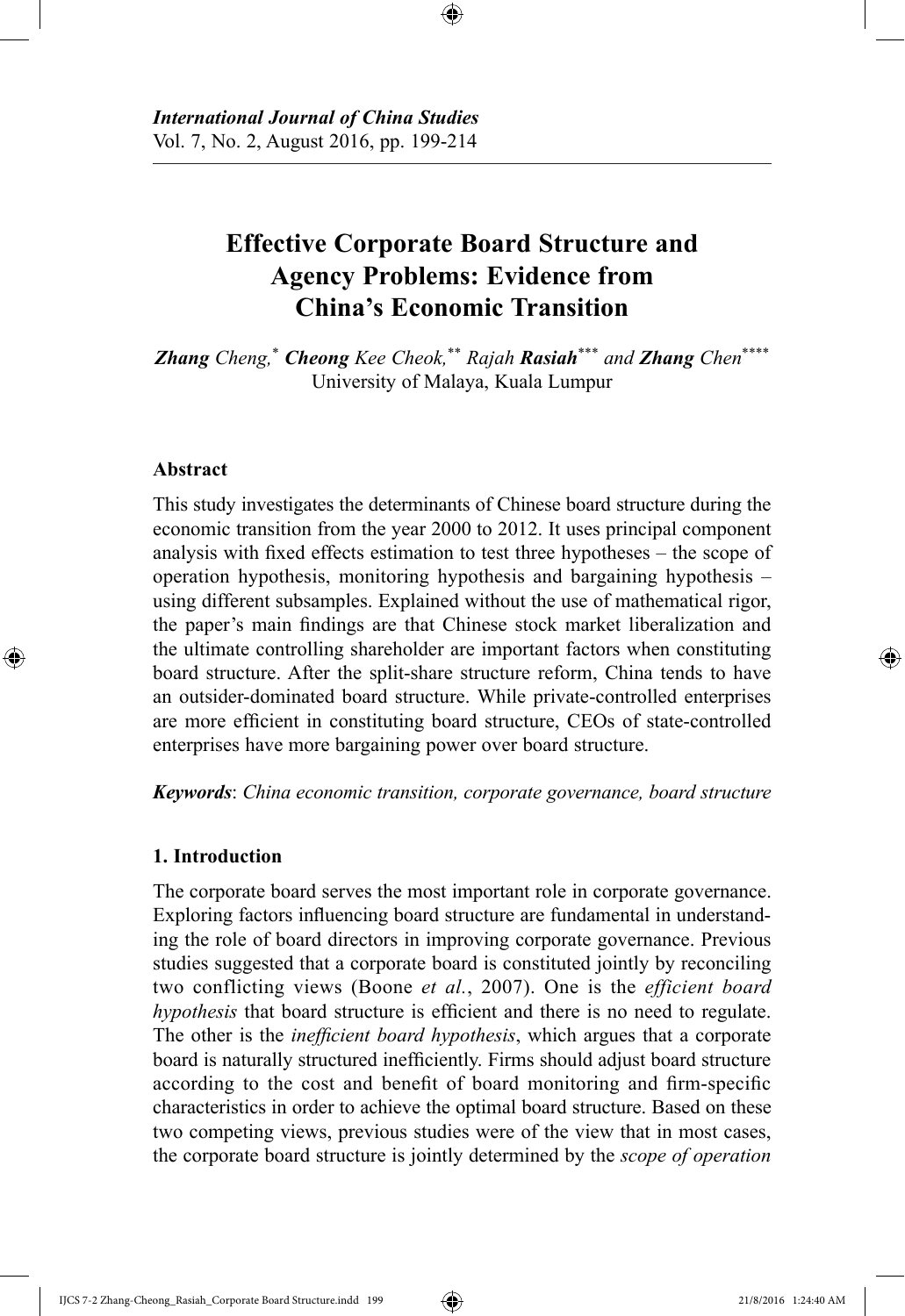*hypothesis*, *monitoring hypothesis* and *bargaining hypothesis* (Hermalin and Weisbach, 2001; Arthur, 2001; Iwasaki, 2008; Combs *et al.*, 2007; Lehn *et al.*, 2009).

⊕

Studies of this topic on the developing economies are few. This is certainly the case for China, with some studies of Chinese board governance covering only the initial stages of Chinese economic transition (Chen and Al-Najjar, 2012). Recently, however, Chen's (2014) study on Taiwan, Germain *et al.*'s (2014) study on Malaysia and Iwasaki's (2008) study on Russia have begun to shed light on the developing and transforming countries with institutional settings and characteristics that differ from those in advanced economies. This study makes comparisons with existing studies by addressing particular issues related to Chinese board structure during the period from 2000 to 2012.

This study focuses on China because its corporate sector has grown to include some of the largest firms in the world, $<sup>1</sup>$  and the country has been</sup> undergoing economic transition during the last three decades. Chinese economic transition is a gradual process and follows the path of partial privatization of state enterprises. The largest enterprises are also increasingly seeking listing in China's and foreign stock exchanges. While, Chinese listed firms are divided into state and private enterprises, there are also firms for which ownership is unclear (Cheong *et al.*, 2014). However, because this ownership ambiguity is hard to clarify, this paper has to rely on the official definitions of state-controlled and private-controlled enterprises. Still, China's split-share structure reform in 2005 that converted non-tradable shares into tradable shares has moved Chinese corporate governance closer to that characterized by market-orientation. In addition, agency theory-based government regulations towards hiring independent directors is another driving force for listed firms to adjust their board structure.

The structure of this paper is as follows. Section 2 reviews the literature on the determinants of board structure. Section 3 examines China's corporate governance issues, including the split-share structure reform and enterprises. Section 4 provides the specification of the research methods and the data used for estimation. Section 5 shows the empirical findings. Section 6 concludes by drawing several implications.

#### **2. Literature Review**

⊕

The literature on the determinants of board structure is generally framed by three basic theories, namely the resource dependent theory, agency theory and power circulation theory. The resource dependent theory argues that the main function of the corporate board is to give advice and information needed to facilitate the firm's decision-making and strategic choice (Hillman and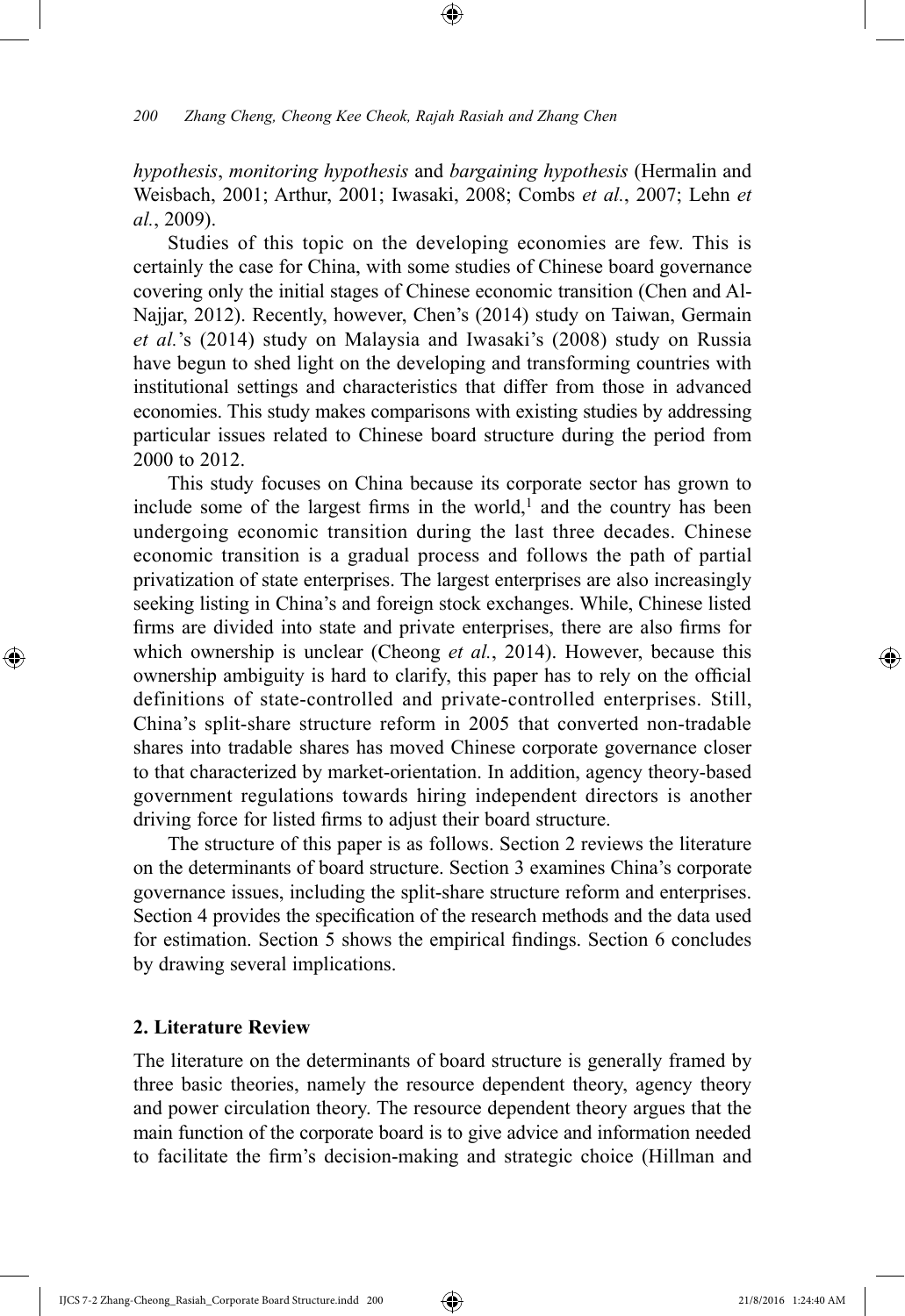Dalziel, 2003; Pugliese *et al.*, 2014). From the agency theory's perspective, however, the corporate board functions to monitor the interaction between managers as the agent and shareholders as the principal, and on behalf of the latter (Fama and Jensen, 1983; Shleifer and Vishny, 1997; Hillman and Dalziel, 2003). The power circulation theory applied to corporate governance suggests that CEOs can gain power from a coalition dominated by themselves, however, their power is constrained by a coalition formed by rival directors and executives (Shen and Cannella, 2002; Ocasio, 1994; Henderson and Fredrickson, 2001).

⊕

Based on these theories, three basic hypotheses have been proposed. The *scope of operation hypothesis* proposed that board size and independence depend on the amounts of advice and resources needed for a firm's daily operations. As firms grow and diversify over time and space, the increased number of product lines and services require the firms to have a larger specialized board to conduct planning, auditing and advising tasks (Lehn *et al.*, 2009). In addition, firms with a larger scope of operation are usually faced with more serious agency problems than smaller firms, so that more outside directors need to be nominated to monitor managerial behaviour (Boone *et al.*, 2007; Coles *et al.*, 2008; Chen and Al-Najjar, 2012).

The *monitoring hypothesis* states that board size and independence are driven by the tradeoff between the cost and benefit of board monitoring. The cost of monitoring is related to the complexity of a firm's operating environment (Gillan *et al.*, 2003; Demsetz and Lehn, 1985). Firms with high growth potential and greater information asymmetries are costly for board to monitor (Linck *et al.*, 2008; Lehn *et al.*, 2009), while, the benefits of monitoring depend on the level of private benefits available to managers (Lehn *et al.*, 2009; Boone *et al.*, 2007).

The *bargaining hypothesis* postulates that board size and the proportion of outside directors are the result of a CEO's bargain with the rest of the board directors. A CEO's bargaining power comes from his/her potential ability to influence the appointment of board directors (Hermalin and Weisbach, 1998; Arthur, 2001). Directors appointed through the CEO are inclined to stand with the CEO. Arthur (2001) and Baker and Gompers (2003) suggested that the proportion of outside directors is negatively related to a CEO's power, since a powerful CEO faces less monitoring by outside directors. A CEO's influence on board structure may also be constrained when more powerful outside directors and shareholders exist.

Among the empirical works addressing these hypotheses, Guest (2008) studied the determinants of board structure in the UK and found that they varied across different institutional settings. The UK's board structure is less determined by monitoring related factors. However, the US board structure is determined by the tradeoff between the benefits of information brought by

IJCS 7-2 Zhang-Cheong\_Rasiah\_Corporate Board Structure.indd 201 21/8/2016 1:24:40 AM

⊕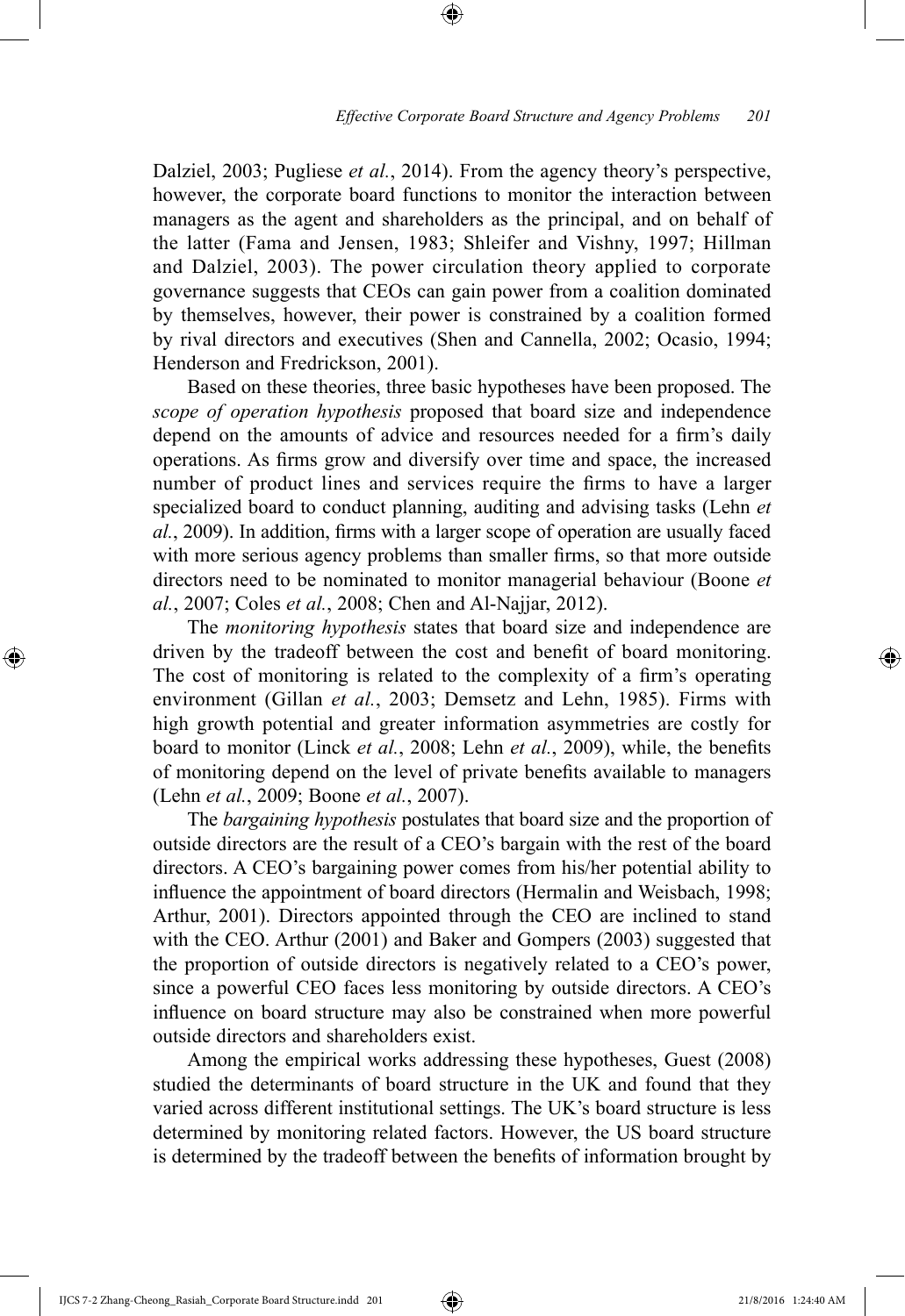| Scope of operation hypothesis            |                  |
|------------------------------------------|------------------|
| Resource and advice needed (SCOPE)       | Positive effects |
| Monitoring hypothesis                    |                  |
| Cost of monitoring (COST)                | Negative effects |
| Benefit of monitoring (BENEFIT)          | Positive effects |
| Bargaining hypothesis                    |                  |
| CEO's influence (CEO'S)                  | Negative effects |
| Contrains on CEO's influence (CEO LIMIT) | Positive effects |
|                                          |                  |

⊕

**Table 1** Summary of the Hypotheses and Effects

additional directors and the coordination costs engendered by them (Lehn *et al.*, 2009). In another study, Russia's board structure is primarily determined by bargaining-related variables and the country as a transition economy also has an influence on board structure (Iwasaki, 2008). Malaysia's board structure is determined by the scope of operation and only board size is determined by the monitoring factors (Germain *et al.*, 2014). Taiwan's board structure is determined by firm-specific and CEO characteristics as well as government regulations (Chen, 2014).

#### **3. China's Corporate Governance Issues**

 $\bigoplus$ 

In the case of China, its transformation from a centrally planned to market oriented economy since 1978 is likely to affect the relationships discussed in Section 2. In this process, corporate governance was transforming from a government-dominated to market-oriented corporate structure. The continuously changing institutional landscape is also an important factor. Two specific issues pertaining to corporate governance are the split-share structure reform and controlling shareholder.

#### *3.1. The Split-share Structure Reform*

The "split-share structure" reform in 2005 is an important milestone of China's privatization and transformation towards a market-oriented economy. Prior to the reform, less than one third of the total number of shares of enterprises could be traded freely in the stock markets. Because of this splitshare structure, the benchmark of Shanghai Stock Exchange Composite Index had fallen substantially even though the economy was booming (Jiang *et al.*, 2008). Hence, the aim of this reform is to revitalize the depressed Chinese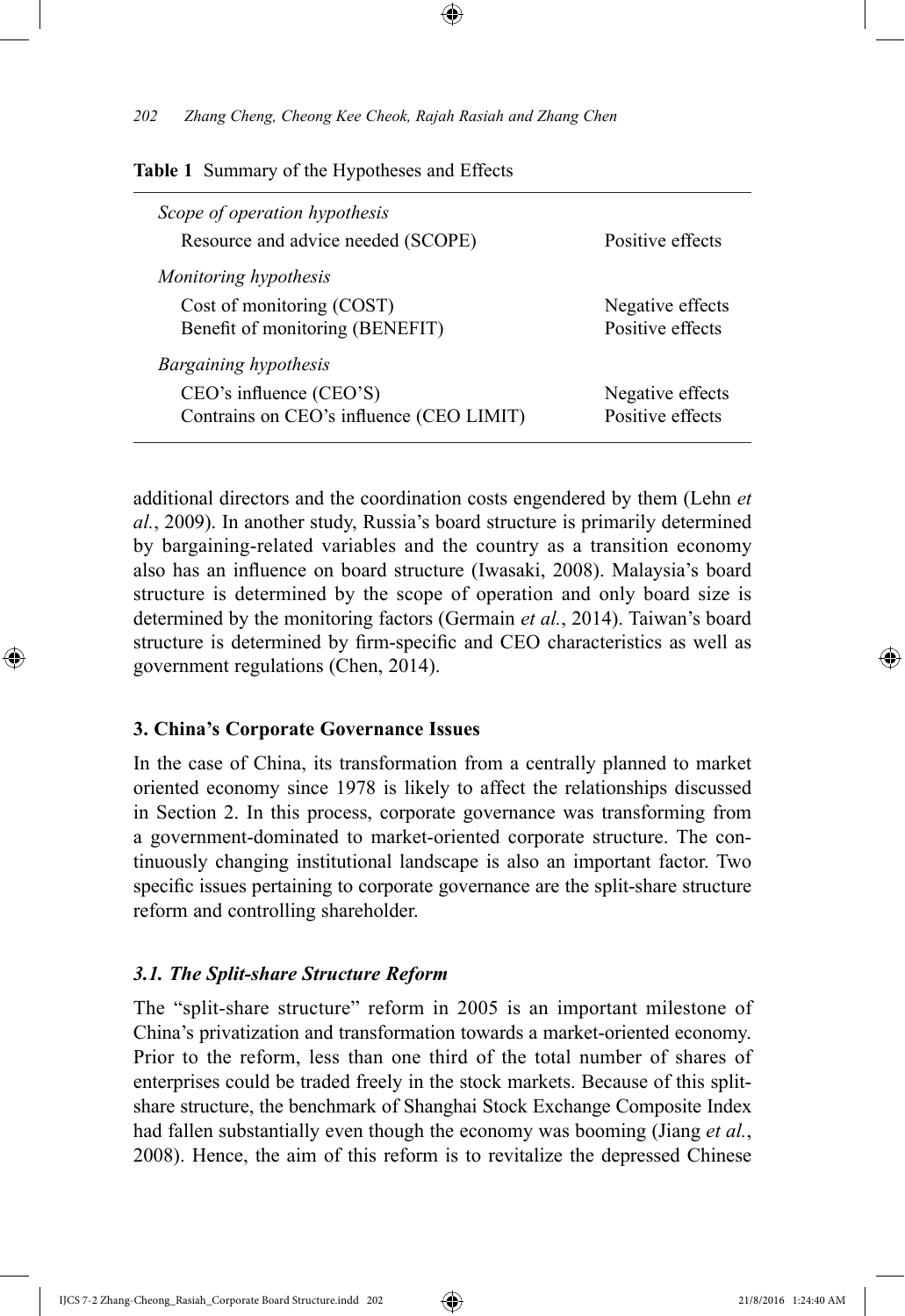stock markets caused by the split-share structure. To implement this reform, the China Securities Regulatory Commission (CSRC) announced that 84 listed firms would participate in the pilot reform program. For these firms, nontradable shareholders had to negotiate with tradable shareholders for a satisfied compensation in order to gain liquidity in the stock market on April and June 2005. In August 2005, a full-scale reform including all the listed firms began and by the end of 2007, 1,254 companies representing 97% of the total "A" share2 market capitalization had completed the reform (Li *et al.*, 2011).

⊕

The split-share structure reform had a major impact on corporate governance. Prior to the split-share structure reform, Chinese enterprises were less subject to stock market discipline. The controlling non-tradable shares were owned by the Chinese government, which was alleged to have little regard for the efficient use of capital. For example, transfers of funds had been made from profitable divisions to unprofitable divisions (Scharfstein and Stein, 2000). In addition, the Chinese government did not represent the interests of domestic investors. The conflict of interest between tradable shareholders and non-tradable shareholders brought difficulties for Chinese corporate governance. For example, first, the pricing mechanisms of these two kinds of shares were completely different. Non-tradable shares were valued at book value, so that non-tradable shareholders could not benefit from capital gains from the stock market. In contrast, tradable shares were valued at market price and traded freely among domestic investors in the stock markets (Liao *et al.*, 2014). Second, the Chinese government as controlling shareholder had non-market motives rather than profit maximization and shareholder's protection. Economic growth, maintaining a higher employment rate and social stability were more important than domestic investors' pursuit of profit maximization. The government as shareholder could use either political instructions or corporate control rights to divert the money invested by domestic investors to related parties for other uses. Third, most of tradable shareholders were opportunistic investors seeking short-term gains, as evidenced by its high turnover ratio and high stock return volatility (Liao *et al.*, 2014).

Since the China Securities Regulatory Commission (CSRC) as the main regulator of the Chinese stock market bore most of the corporate governance responsibilities of listed companies and security firms (Chen *et al.*, 2006), it issued in January 2001 the "Code of Corporate Governance for Listed Firms in China" (Oliver *et al.*, 2014) to try to deal with the above problems. The "Guidelines for Introducing Independent Directors to the Board of Directors of Listed Companies" stipulated that all Chinese listed companies must have at least two independent directors by 30 June 2002 and at least one third of independent directors on the board by 30 June 2003 (Yang *et al.*, 2011).

IJCS 7-2 Zhang-Cheong\_Rasiah\_Corporate Board Structure.indd 203 21/8/2016 1:24:40 AM

⊕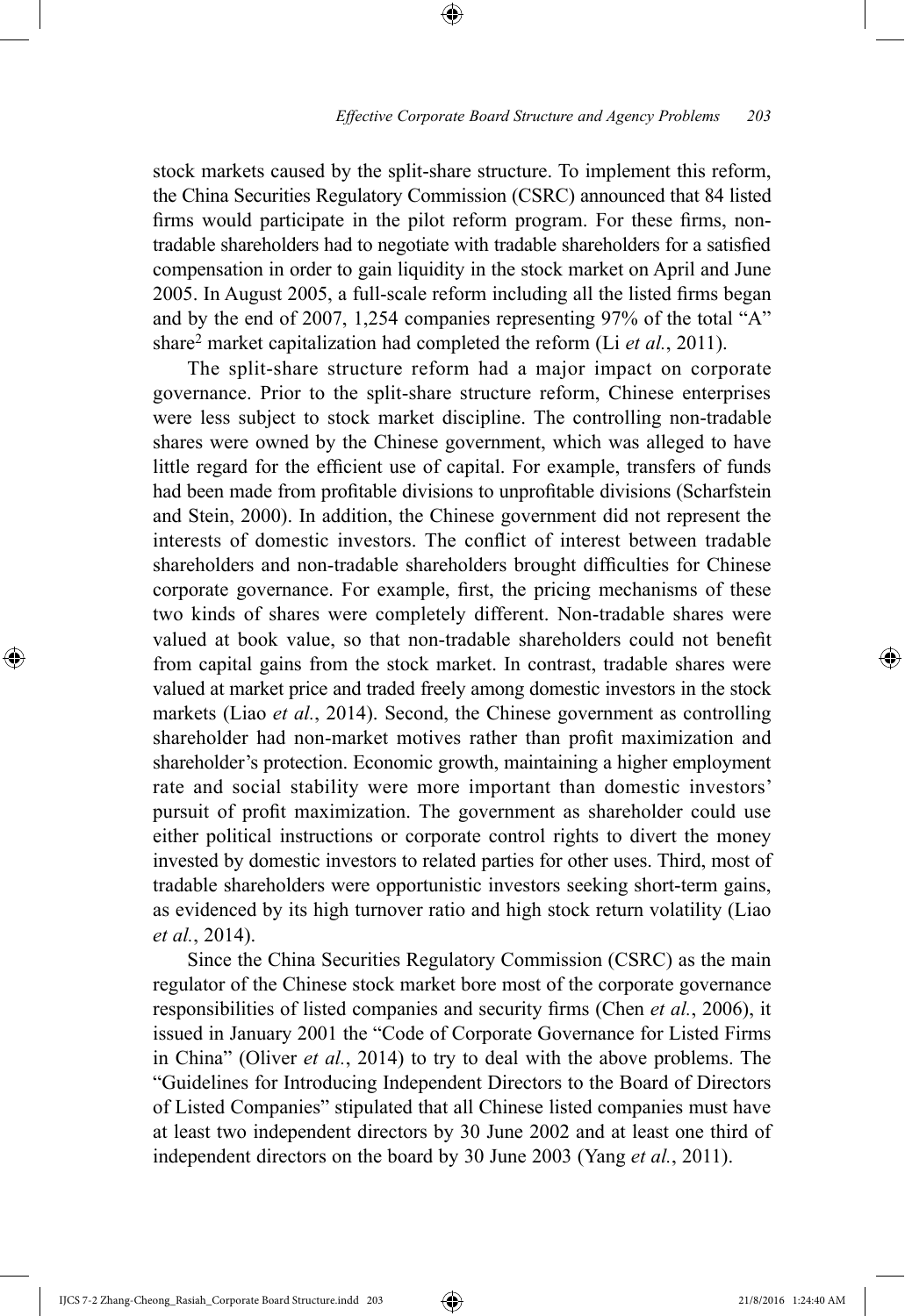#### *3.2. State Control versus Private Control*

After the split-share structure reform, some state-owned enterprises (SOEs) were fully privatized, while others were still controlled by the Chinese government or its agencies through either retaining ownership before they went public, or purchasing the tradable shares from the open market (Li, 2010).

⊕

State-controlled enterprises enjoyed financial privileges not available to private-controlled enterprises, while private-controlled enterprises were more likely influenced by market forces and resemble their counterparts in developed countries (Wei *et al.*, 2014). Banks were willing to lend to state enterprises since the government would share the losses with the banks if the firms were unable to repay the loans (Liang *et al.*, 2012). The Chinese government also provided political and financial support, such as a reduced tax burden and debt-for-equity swap to reduce the enterprises' debt burden (Sun and Tong, 2003). Besides, state-controlled enterprises had better opportunities to enter the stock market to raise funds. Private-controlled enterprises enjoyed none of these privileges, were subject to market discipline, but had a free hand in pursuing entrepreneurial objectives.

State-controlled enterprises are alleged to select CEOs largely based on social or political objectives, while private-controlled enterprises choose CEOs largely based on their ability to maximize shareholder's wealth (Berkman *et al.*, 2012). CEOs of state-controlled enterprises are supervised by the Chinese government, their performance at least partly assessed by how well they comply with the government's economic, political and social objectives. Most of their incentives come from the opportunity to be promoted to the higher hierarchies in the government (Chen *et al.*, 2009). CEOs in state-controlled enterprises have been criticized for being more interested in pleasing government officials than acting in the best interest of the company (Li *et al.*, 2007). However, in private-controlled enterprises, large shareholders usually have better knowledge of the industry in which the firms operate. They prefer CEOs to be selected among themselves (Chen *et al.*, 2009).

#### **4. Research Methods**

⊕

#### *4.1. Factors Specification*

Quantitative methods are used to verify the above hypotheses in the China context. The specific method is the principal components analysis<sup>3</sup>. Board size, the number of directors on the board, and board independence<sup>4</sup>, the percentage of independent directors on the board, are specified as being determined by the following factors and sub-factors:

• SCOPE, resources and advice needed for the firm's operations and is used to test the scope of operation hypothesis. It is hypothesized that board

IJCS 7-2 Zhang-Cheong\_Rasiah\_Corporate Board Structure.indd 204 21/8/2016 1:24:40 AM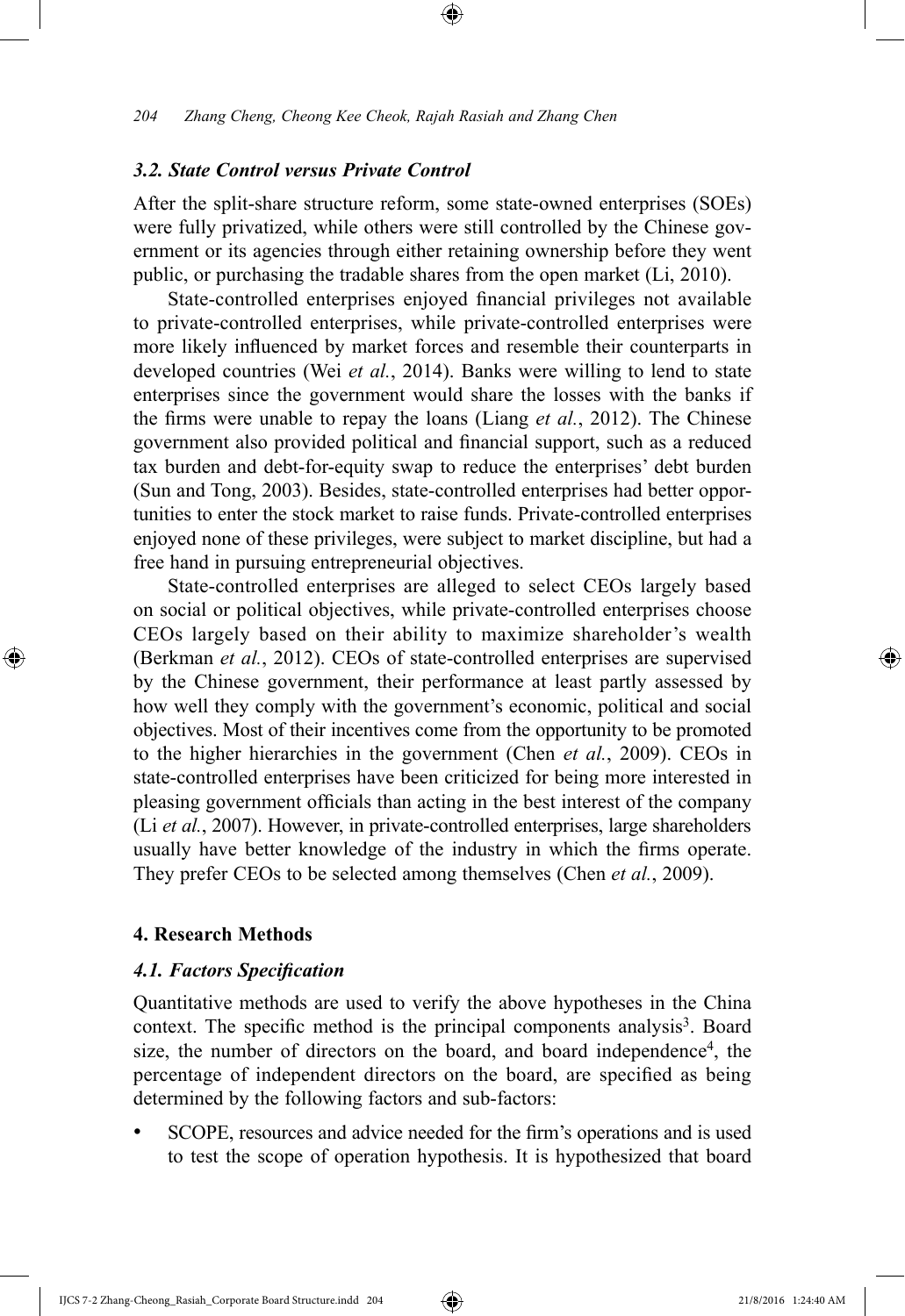size and board independence increase with a firm's scope of operations. SCOPE extracted from the firm's age, its size and capital expenditure. Firm age is the number of years since the firm is established. Firm size is the natural logarithm of the firm's total assets. Capital expenditure is the ratio of firm's net change in fixed assets and depreciation divided by firm's total assets.

⊕

- COST, the cost of monitoring. The cost of monitoring is related to the firm's growth opportunity and information asymmetry. Firms with higher growth opportunities and higher information asymmetries are difficult to monitor. Since the management covered some firm specific information, that unknown to outsiders, thus, it is costly for firms to transfer this information to the corporate board.
- BENEFIT, the benefit of monitoring relates to the opportunities for managers to gain private benefits at the expense of shareholders' interests. Following Boone *et al*. (2007) free cash flow is an important source of discretionary expenditure that the managers may use to pursue private benefits rather than shareholders' wealth. Meanwhile, firms in a concentrated industry are subject to less market discipline. Therefore, managers find it easier to extract private benefits. Managers of firms with higher industry concentration could be subject to less market discipline and managers are better able to extract private benefits (Gillan *et al.*, 2004).
- CEO, the CEO's influence represents the CEO's bargaining power over corporate board composition. When CEO has the bargaining power, he/ she would prefer less monitoring from independent directors, leading to a less independent board. Specifically, CEO duality indicates a phenomenon when CEO is the leader of both management team and the corporate board, that will increase CEO's power. In addition, CEO's ownership in the firm also gives CEO more power.
- CEO LIMIT, constraints on the CEO's influence represents the limitation of CEO's bargaining power over board composition. This factor is extracted from ownership concentration, and the supervisory board size. Ownership concentration represents the interests of large shareholers in the firm, it limits CEO's power in corporate board since large shareholders are more likely to involve themselves in the corporate board's decision making process. Besides, the supervisory board size is likely to constrain CEO's influence, since the key founction of supervisory board is to monitor managerial behaviours.

These factors are themselves determined by a host of sub-factors, including firm size, firm age, the amount of capital expenditure, a firm's potential growth, free cash flow, industry concentration, CEO duality, CEO

IJCS 7-2 Zhang-Cheong\_Rasiah\_Corporate Board Structure.indd 205 21/8/2016 1:24:40 AM

⊕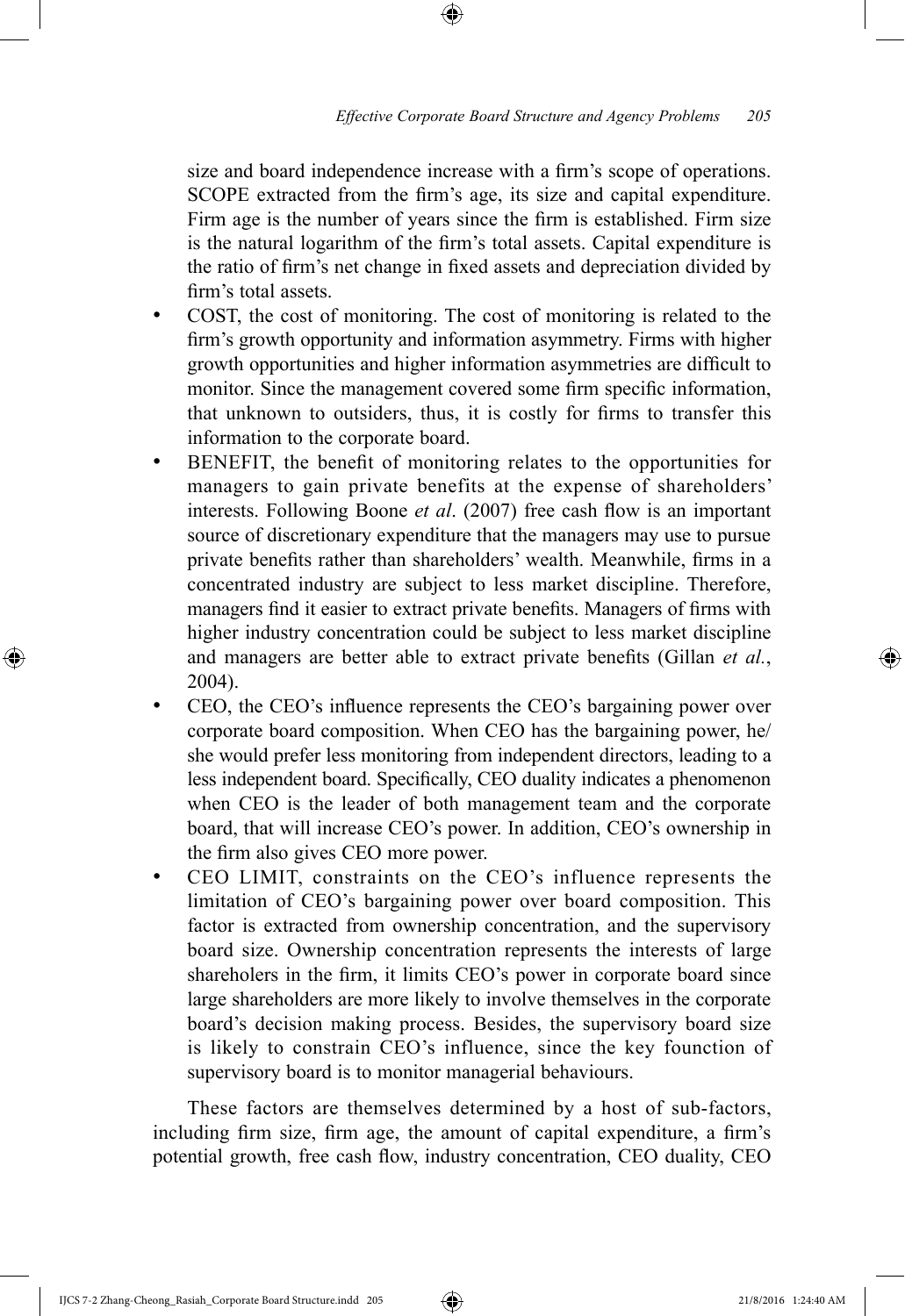ownership, ownership concentration, and the size of the supervisory board. Factors and sub-factors will be called independent variables. The analysis has been done for both the pre- and post-split-share reform periods.

⊕

### *4.2. Sample and Data*

The sample for this study is the Chinese non-financial firms listed on the Shanghai and Shenzhen Stock Exchanges. 172 firms are selected and firms that are not continuously listed during the period between 2000 and 2012 are not included in the sample. Since the split-share structure reform took place in 2005, the sample for this study is divided into sub-samples, one pre-reform from 2000 to 2005 and the other post-reform from 2006 to 2012. In each subsample state-controlled enterprises with 625 observations are distinguished from private-controlled enterprises. Financial data and corporate governance data are available in companies' annual reports and collected by the China Stock Market and Accounting Research database (CSMAR). Data regarding controlling shareholders are collected from the CCER database and CSMAR database.

#### **5. Findings and Analysis**

⊕

#### *5.1. Descriptive Analysis*

Chart 1a and Chart 1b show the means of board size and independence during the periods between 2000 and 2012. Overall, board size has decreased slightly over time, the peak size being in 2002 and 2003, remaining at around 9 persons thereafter. The board size of state-controlled enterprises is larger than of private-controlled enterprises. Board independence increased significantly from around 3 per cent in 2000 to 33 per cent in 2003 and rising gradually thereafter, with private-controlled enterprises enjoying greater independence than state-controlled enterprises. Also, before the year 2005, board independence was significantly lower compared to later years. The split-share structure reform and government regulations covering corporate governance, increased board independence more than board size, meaning that Chinese corporate board structure was transformed from being insider-dominated to outsider-dominated.

Table 2 summarizes the results of statistical tests for differences in the above independent variables before and after the split-share structure reform, and for state-controlled enterprises and private-controlled enterprises. The figures show, interestingly, that the impact of reform was to increase resource and advice requirements, monitoring cost, CEO's influence and contraints on CEO behaviour, but to reduce the benefits of monitoring. As

IJCS 7-2 Zhang-Cheong\_Rasiah\_Corporate Board Structure.indd 206 21/8/2016 1:24:41 AM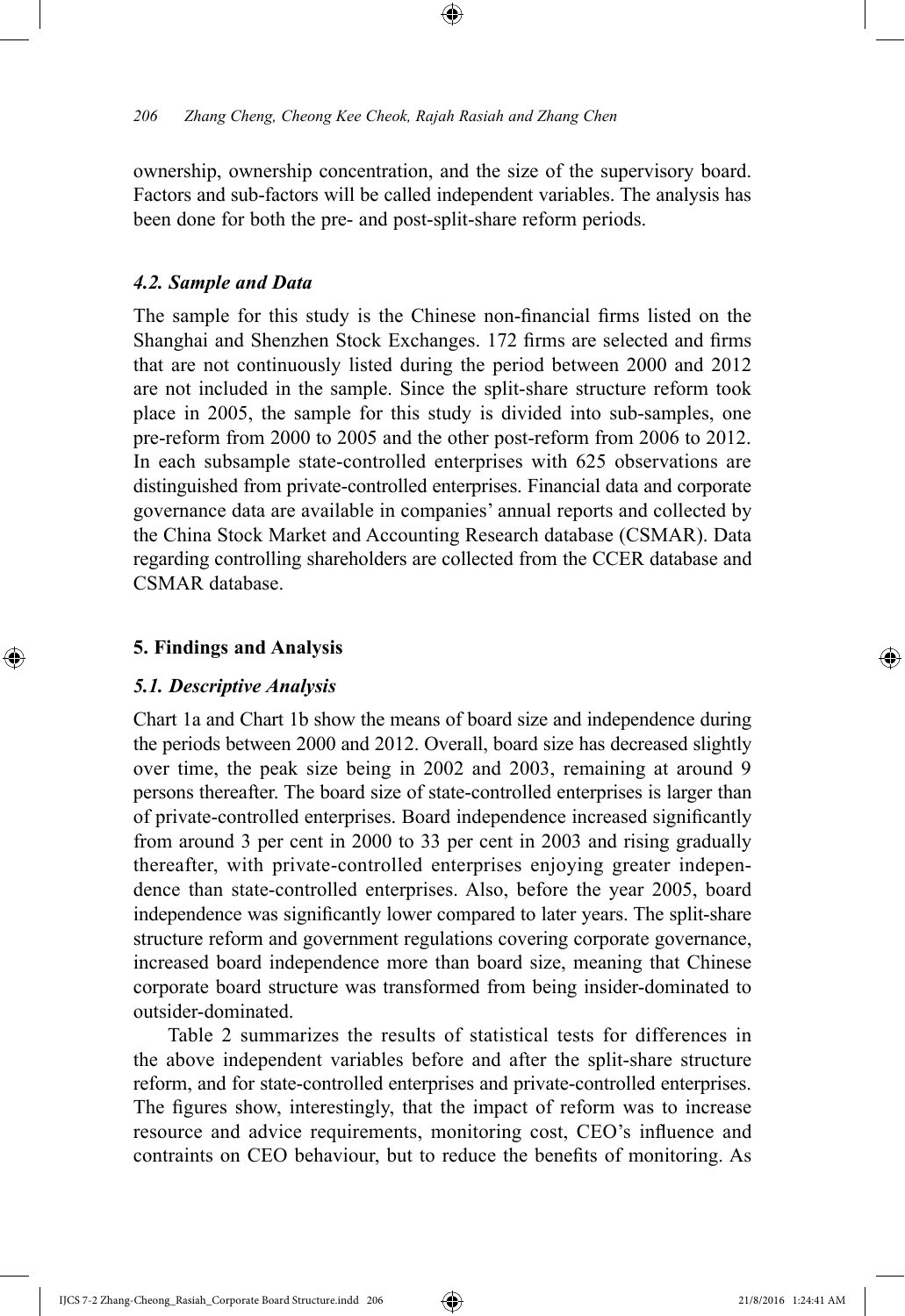

⊕



| <b>Table 2</b> Variations in Factors Before and After Reform, and Between State and |  |
|-------------------------------------------------------------------------------------|--|
| Private-controlled Enterprises                                                      |  |

| Factors            | After Reform | Private-controlled Enterprises |
|--------------------|--------------|--------------------------------|
| Scope              | Increased*** | Increased***                   |
| Monitoring cost    | Increased*** | Decreased***                   |
| Monitoring benefit | Decreased*** | Increased***                   |
| CEO's influence    | Increased*** | Decreased***                   |
| CEO's limit        | Increased*** | Increased***                   |

Note: \*\*\* indicates statistically significant.

between state-controlled enterprises and private-controlled enterprises, the latter required more resources, garnered more monitoring benefits, and their CEOs were more subject to constraints than state-controlled enterprises. The converse of these findings was that they entailed less monitoring costs and CEO influence.

#### *5.2. Findings*

⊕

Tables 3 and 4 show the estimated impact of the determinants of board size and board independence. By examining the statistical significance of coefficient estimates, the determinants of board size cannot strongly support the *scope of operation hypothesis*, *monitoring hypothesis* and *bargaining hypothesis* (Table 3). For the determinants of board independence, the *scope of operation hypothesis* and *monitoring hypothesis* can be supported, while, the *bargaining hypothesis* cannot (Table 4).

IJCS 7-2 Zhang-Cheong\_Rasiah\_Corporate Board Structure.indd 207 21/8/2016 1:24:41 AM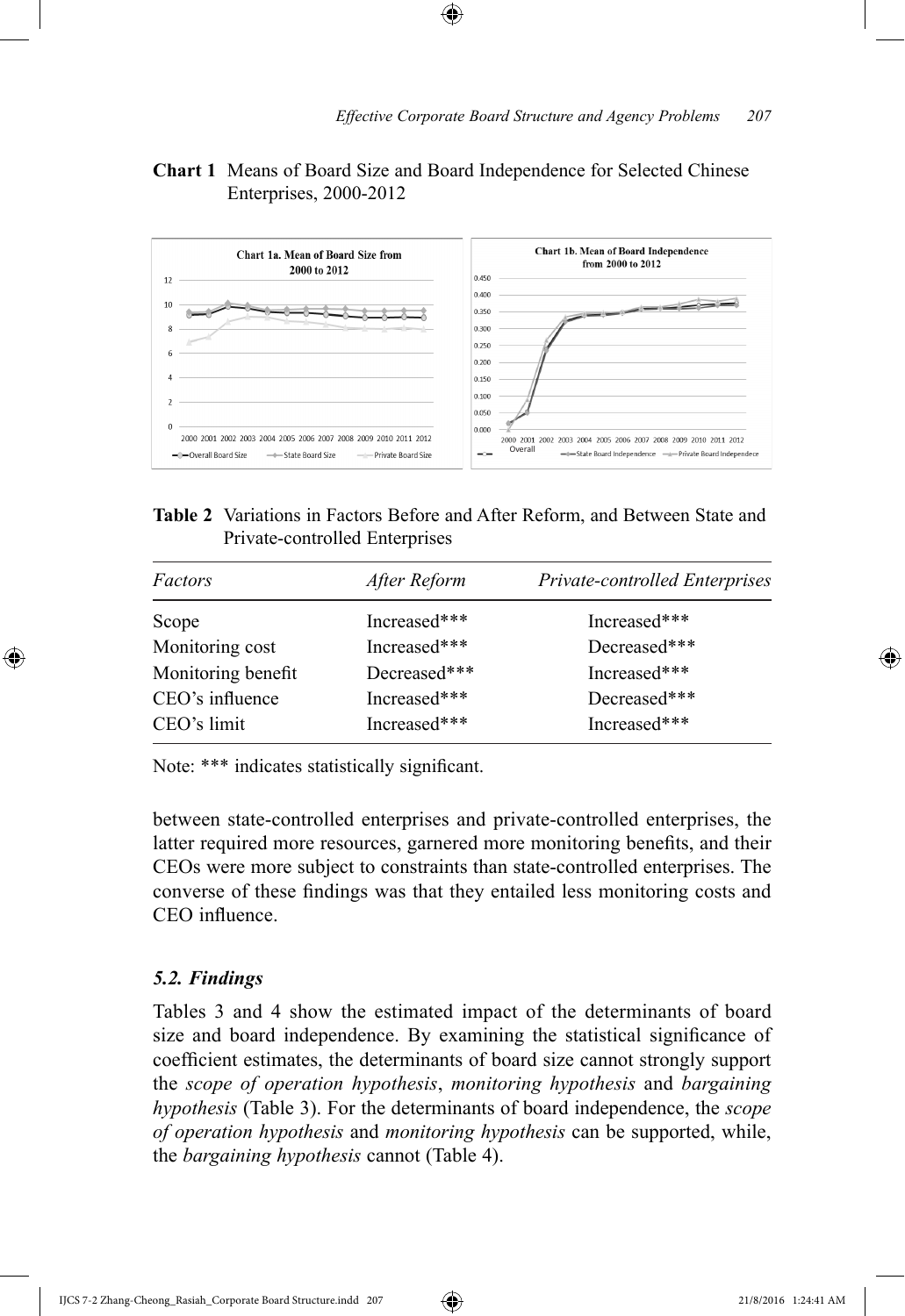|                 | Table 3 Determinants of Board Size                                                    |          |               |             |        |             |                               |        |
|-----------------|---------------------------------------------------------------------------------------|----------|---------------|-------------|--------|-------------|-------------------------------|--------|
| Factors         | Full                                                                                  |          | <b>Before</b> | After       |        |             | State Control Private Control |        |
| SCOPE           | $-0.0206$                                                                             |          | $0.453**$     | $-0.130***$ | Differ | 0.0418      | $-0.0206$                     |        |
| COST            | $-0.0386$                                                                             |          | $-0.140$      | $-0.0175$   |        | $-0.0322$   | $-0.0310$                     |        |
| <b>BENEFIT</b>  | $0.0870*$                                                                             | Positive | 0.0998        | 0.0721      |        | 0.0581      | $0.122*$                      | Differ |
| CEO             | 0.0260                                                                                |          | 0.0324        | 0.0538      |        | $-0.0915$   | 0.0800                        |        |
| <b>TIMIT OE</b> | 0.495***                                                                              | Positive | $0.653***$    | $0.507***$  |        | $0.396***$  | $0.574***$                    |        |
|                 | Note: *, ** and *** denote levels of statistical significance, *** being the highest. |          |               |             |        |             |                               |        |
|                 | Table 4 Determinants of Board Independence                                            |          |               |             |        |             |                               |        |
| Factors         | Full                                                                                  |          | <b>Before</b> | After       |        |             | State Control Private Control |        |
| <b>SCOPE</b>    | $0.0276***$                                                                           | Positive | $0.0830***$   | 0.00898***  |        | $0.0242***$ | $0.0207***$                   |        |
| <b>COST</b>     | $-0.00874**$                                                                          |          | $-0.138***$   | 0.00139     | Differ | 0.00124     | $-0.0303***$                  | Differ |
| BENEFI          | $0.00689**$                                                                           | Positive | $0.0143*$     | $-0.000153$ | Differ | 0.00271     | $0.0105*$                     | Differ |

 $\bigoplus$ 

 $\bigoplus$ 

| actors          | Full                  |          | <b>Before</b> | After        |        |             | State Control Private Control |               |
|-----------------|-----------------------|----------|---------------|--------------|--------|-------------|-------------------------------|---------------|
| <b>SCOPE</b>    | $0.0276***$ Positive  |          | $0.0830***$   | $0.00898***$ |        | $0.0242***$ | $0.0207***$                   |               |
| COST            | $-0.00874**$          |          | $-0.138***$   | 0.00139      | Differ | 0.00124     | $0.0303***$                   | <b>Differ</b> |
| BENEFIT         | $0.00689*$            | Positive | $0.0143*$     | 0.000153     | Differ | 0.00271     | $0.0105*$                     | Differ        |
| CEO             | $-0.00172$            |          | 0.00695       | 0.00177      |        | 0.00135     | 0.00269                       |               |
| <b>TIMIT OE</b> | $-0.0206***$ Negative |          | $-0.0862***$  | $-0.00809**$ |        | 0.00364     | $-0.0301***$                  | Differ        |

Dernig une mignesi. Note: \*, \*\* and \*\*\* denote levels of statistical significance, \*\*\* being the highest. utai sigiilitailte, siturs 5 נוטי  $\frac{5}{2}$ dinning ₫ , INUIC.

 $\bigoplus$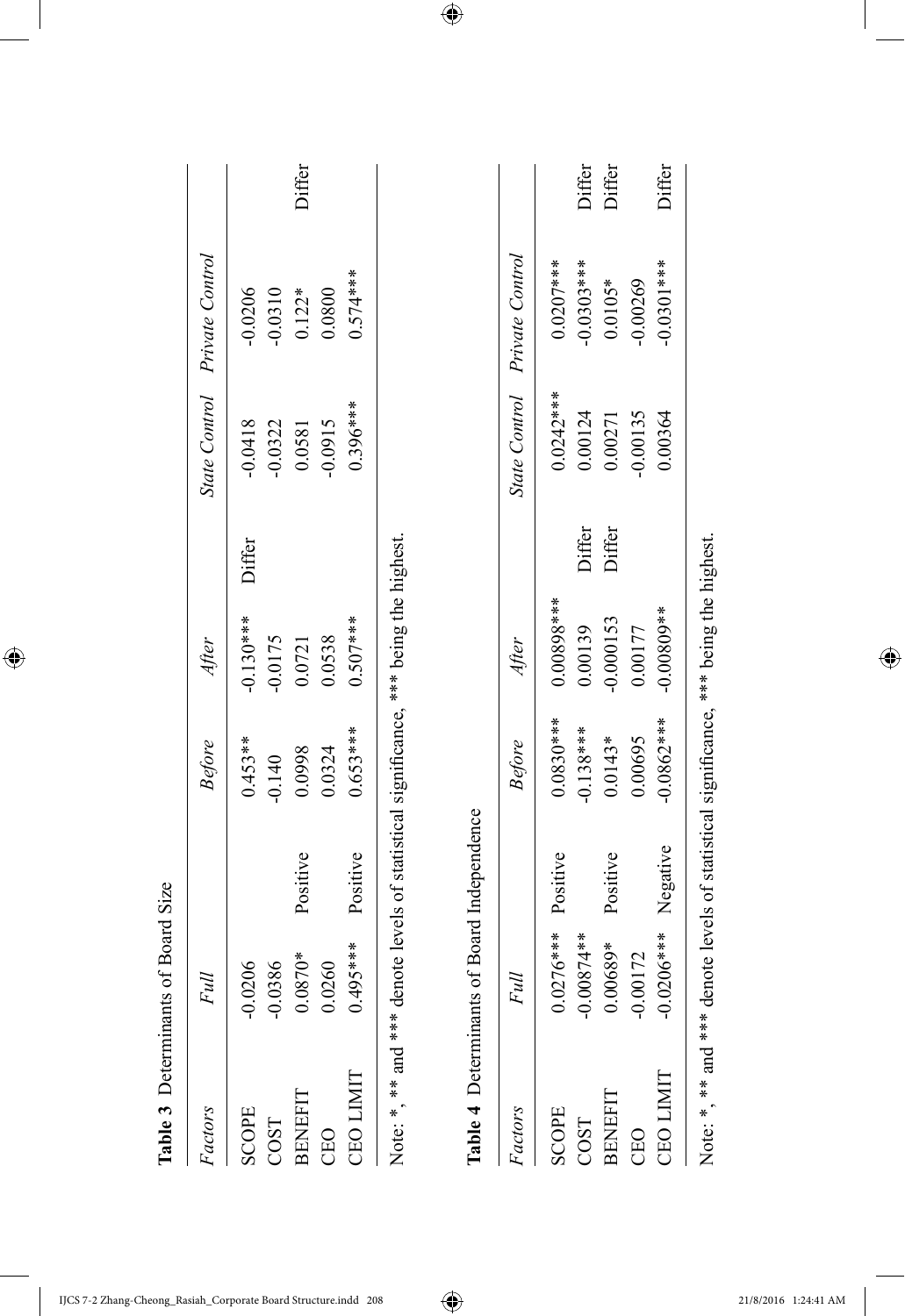#### *Effective Corporate Board Structure and Agency Problems 209*

Specifically, for the *scope of operation hypothesis*, the greater scope of operation led to a more independent board rather than larger board. Although, according to the resource dependent theory, the greater scope of operation means more resources and advice needed for the corporate board to undertake monitoring and advising activities. However, a larger board size is not always effective, since a larger board size is slower in decision-making and more difficult in coordinating among directors. Whereas, independent directors should be more objective in monitoring managerial behaviour and can provide expert knowledge better than inside directors. Therefore, the greater scope of operation leads to a more independent board

⊕

For the *monitoring hypothesis*, the estimates suggest that when the firms have more information unknown to the outsiders, more independent directors are needed to guard against managers' self-serving behaviour. Even greater information asymmetry imposes a greater cost through the need for more outside director monitoring, firms will still want to add independent directors as long as monitoring benefits outweigh the costs. In addition, the estimates show that greater industry concentration led to a more insider-dominated board structure. Since an insider-dominated board structure makes it easier for managers to pursue self-interests in a concentrated industry where market discipline is lacking. Generally, board size and independence decrease with the cost of monitoring (COST) and increase with the benefit of monitoring (BENEFIT).

As for the *bargaining hypothesis*, the empirical results suggest that ownership concentration and supervisory board size as constraints of CEO's bargaining power (CEO LIMIT) play a substitute role to independent directors. As a result, board structure tends to be insider-dominated. However, CEO duality and CEO ownership of the firm, which reflect the CEO's bargaining power (CEOINFLU) over board structure was found to have no significant impact. Overall, CEO's bargaining power over board structure is quite limited, while those mechanisms constrain CEO's bargaining power tend to substitute the monitoring role played by independent directors.

As for the investigated subsamples, the main differences between the before and after reform periods are the relationships between resources and advice needed (SCOPE) and board size, as well as the link between monitoring (COST&BENEFIT) and board independence. The estimates suggest that with the liberation of the Chinese stock market, the listed firms tend to reduce their board size, even though the scope of their operations must have been growing. This is likely because a large board size has many disadvantages such as the high direct cost of director's compensation, slower decision-making and difficulty in coordinating among the board directors. Thus, after the reform, with the greater influence of stock market, domestic investors and a smaller government role, firms have chosen to reduce the

IJCS 7-2 Zhang-Cheong\_Rasiah\_Corporate Board Structure.indd 209 21/8/2016 1:24:41 AM

⊕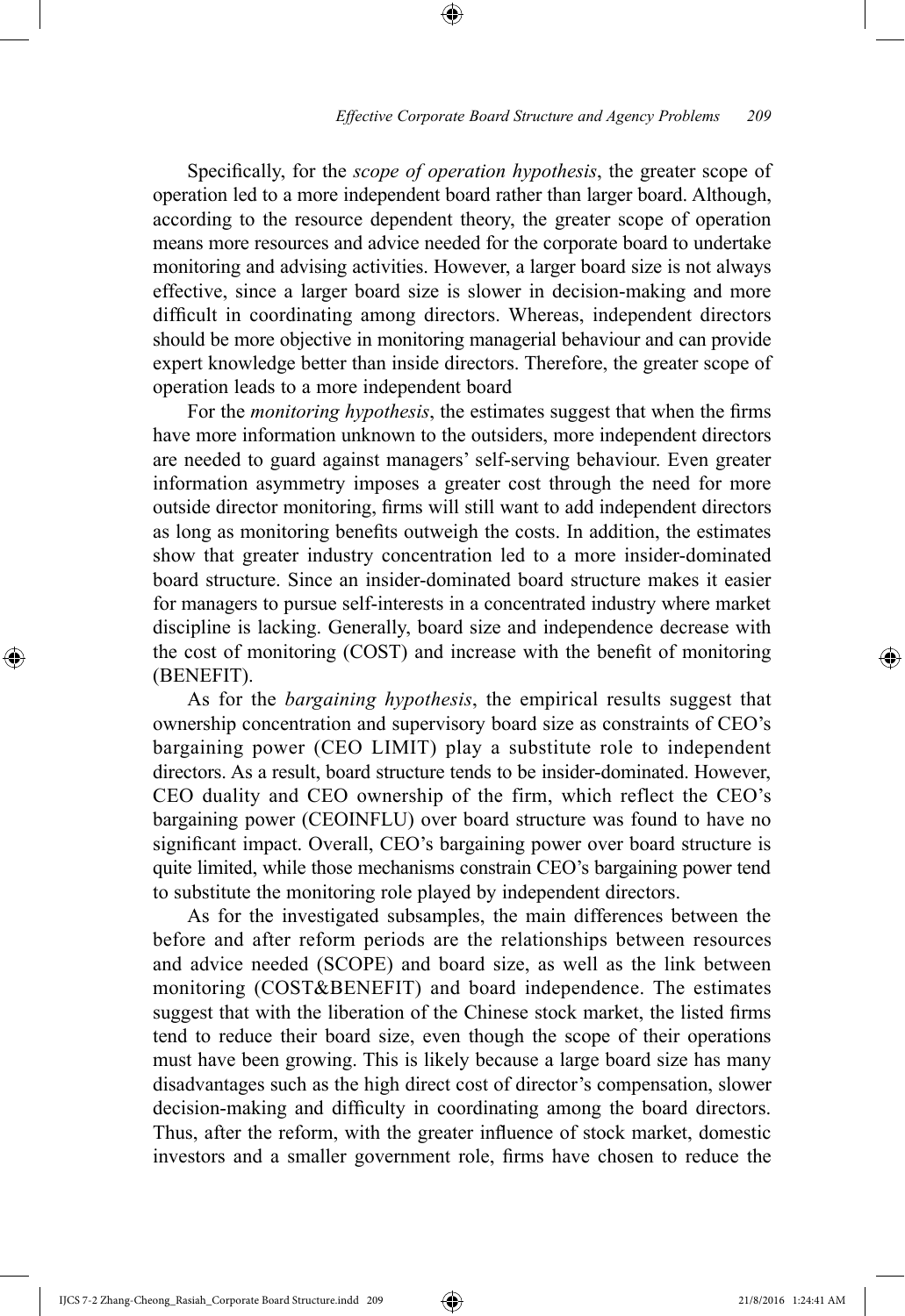board size to save costs and improve efficiency. In addition, prior to reform, board independence was limited by monitoring cost. However, after reform, board independence is not significantly reduced by monitoring cost. This is likely because the role of independent directors in corporate governance is more pronounced after reform.

⊕

 In terms of control, private-controlled enterprises are more concerned about the tradeoffs between cost and benefit of board monitoring when constituting board structure. This is because private-controlled enterprises are more profit oriented. State-controlled enterprises are less concerned because they enjoy government support and find it easier to get capital from banks. Another difference between state-controlled enterprises and privatecontrolled enterprises is the constraints of CEO's influence (CEO LIMIT). Ownership concentration tends to substitute for the monitoring role played by independent directors in private-controlled enterprises more than statecontrolled enterprises, suggesting a less independent board structure in these firms.

#### **6. Conclusion**

 $\bigoplus$ 

Chinese economic transition and state enterprise reform are hotly debated issues. Among the widely discussed approaches, China appears to prefer the property rights approach in terms of its policy of "*holding to the large and letting go of the small*". The government keeps control rights over major statecontrolled enterprises, but their objective of strengthening efficiency is within the government's strategic objectives. The smaller state-controlled enterprises go public through the issue of shares with efficiency maximization the most important objective (Li, 2010).

The establishment of the Shanghai and Shenzhen Stock Exchanges in the 1990s and the split-share structure reform in 2005 are important milestones in the Chinese privatization process. Chinese corporate governance reform, especially corporate board governance reform is a step in this direction. This study contributes to this discourse by taking into account the specific reform measures, split-share reform and the strategic shift from ownership to control.

The split-share structure reform that converted non-tradable shares into tradable shares greatly liberalized ownership in the Chinese stock market. It subjected Chinese listed firms to more stock market discipline and domestic shareholder's monitoring. This study showed that the role of independent directors in corporate governance gained more prominence after this reform. Firms opted to reduce inside directors rather than add independent directors to save cost. This is a clear indication that firms recognize the value of independent directors' monitoring.

IJCS 7-2 Zhang-Cheong\_Rasiah\_Corporate Board Structure.indd 210 21/8/2016 1:24:41 AM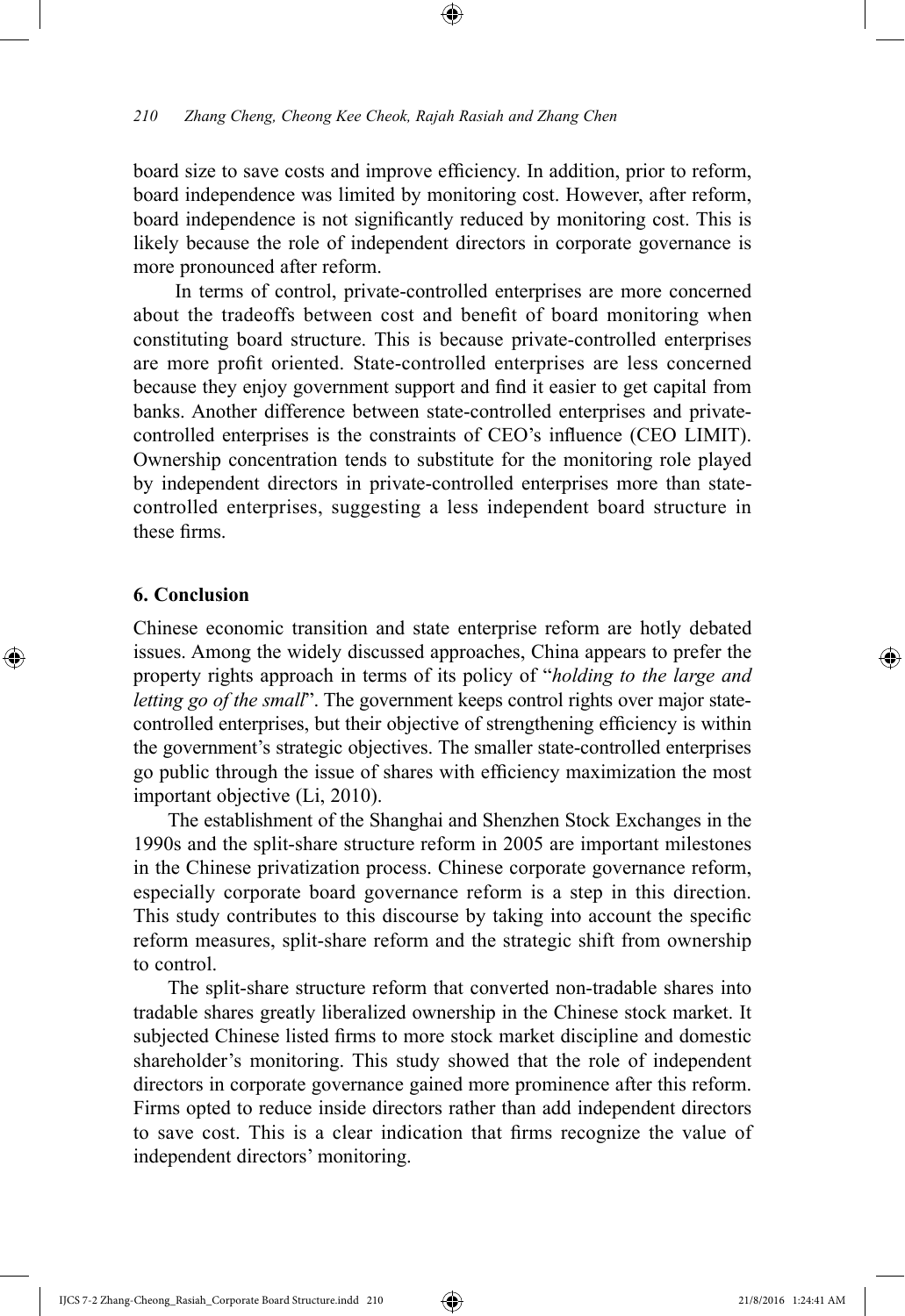This study also found that with assured financial and political support from the government, state-controlled enterprises are less efficient in constituting board structure than private-controlled enterprises. Privatecontrolled enterprises are more concerned about the cost and benefit of board monitoring than state-controlled enterprises. Besides, CEOs of statecontrolled enterprises have more opportunities to pursue self-interests through their bargaining power when constituting board structure. Therefore, statecontrolled enterprises usually have an insider-dominated board structure with fewer independent directors when their CEOs hold considerable power.

Given that the objectives of state-controlled enterprises and privatecontrolled enterprises do not fully coincide, it is neither possible nor appropriate to pass judgment on either. Nevertheless, these major reforms have achieved the objectives of greater accountability and better performance even in the state-controlled enterprises. Although one may quibble about the pace of reform, the findings of this study support the ongoing approach of government control applied to only strategic enterprises while retaining ownership in others. Even for the latter, there is an increasing trend towards professionalization of corporate boards (Cheong *et al.*, 2014).

### **Notes**

⊕

- Zhang Cheng (corresponding author) is a PhD candidate at the Institute of Graduate Studies, University of Malaya, 50603 Kuala Lumpur, Malaysia. Her research area is in corporate finance and governance. <*Email: danazhangcheng@ siswa.um.edu.my*>
- Cheong Kee Cheok is Senior Research Fellow in the Faculty of Economics and Administration, University of Malaya. He received his PhD in Economics from the London School of Economics and Political Science. His research interests include transition economies and international economics. <*Email: cheongkeecheok@um.edu.my*>
- Rajah Rasiah is a professor at the Faculty of Economics and Administration, University of Malaya, 50603 Kuala Lumpur, Malaysia. He received his PhD from Cambridge University. His main research area is in development economics.
- <sup>&</sup>lt;*Email:rajah@um.edu.my*> \*\*\*\* Zhang Chen is a PhD candidate at the Institute of Graduate Studies, University of Malaya, 50603 Kuala Lumpur, Malaysia. Her research area is in tax management. <*Email:gracezhang990@siswa.um.edu.my*>
- 1. Such as Sinopec Group, China National Petroleum and State Grid which were listed on Fortune Global 500 in 2014.
- 2. "A" share is a share issued by Chinese firms that are listed on Chinese stock markets and is only allowed to be traded among domestic investors.
- 3. Details of the quantitative methods used are available upon request. Principal components analysis is a factors reduction method used to extract key information from several sub-factors.

IJCS 7-2 Zhang-Cheong\_Rasiah\_Corporate Board Structure.indd 211 21/8/2016 1:24:41 AM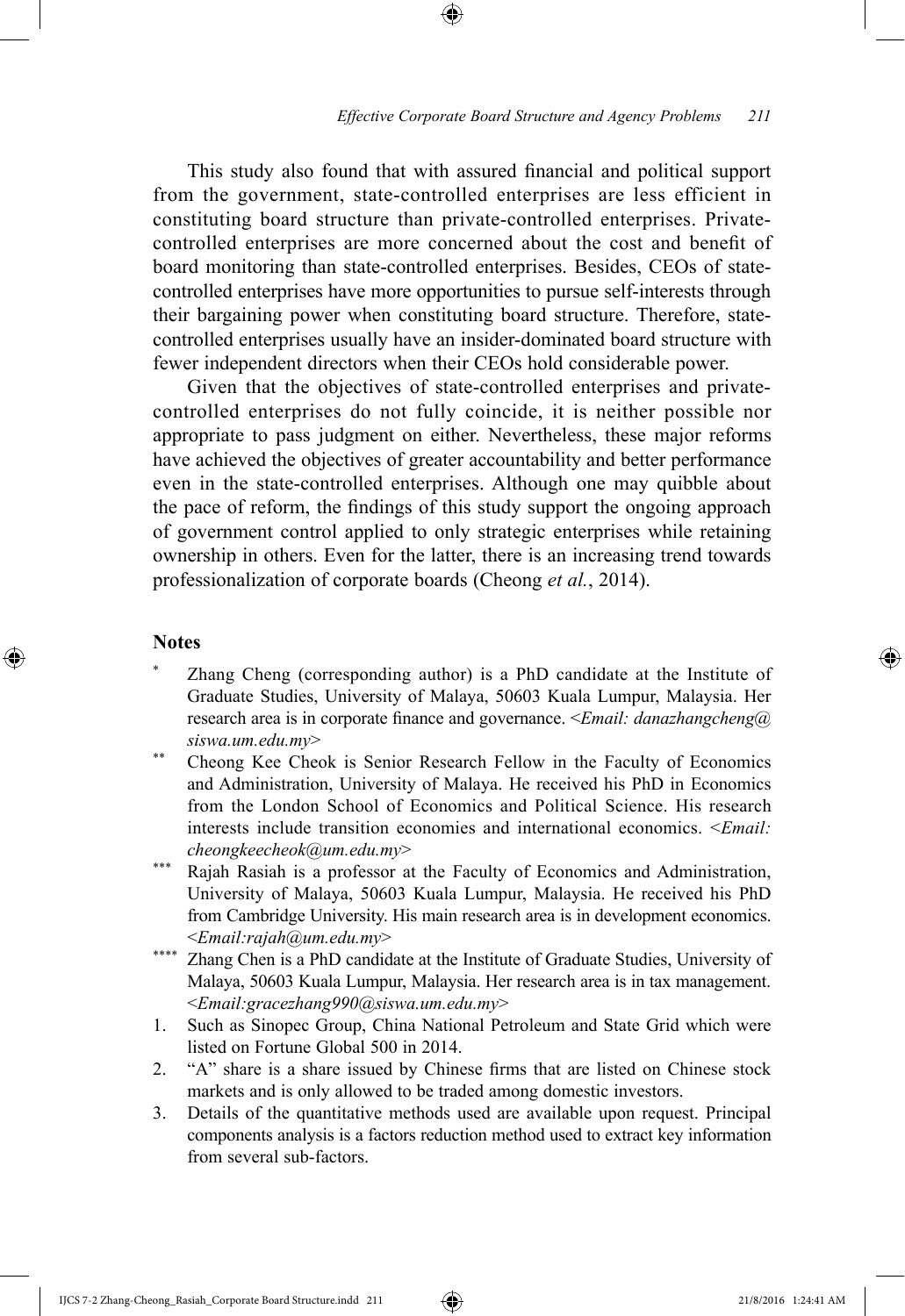4. According to the CSRC, independent directors are those who have no other positions in the company and have no relationships with the company's major shareholders that might affect their independent and objective judgment.

#### **References**

↔

- Arthur, N. (2001), "Board composition as the outcome of an internal bargaining process: empirical evidence", *Journal of Corporate Finance*, Vol. 7, Issue 3, pp. 307-340.
- Baker, Malcolm and Gompers, Paul A. (2003), "The Determinants of Board Structure at the Initial Public Offering", *Journal of Law and Economics*, Vol. 46 (October), pp. 569-598
- Berkman, H., Cole, R.A. and Fu, L.J. 2012. "Improving corporate governance where the State is the controlling block holder: evidence from China", *The European Journal of Finance*, Vol. 20, Issue 7-9, pp. 752-777.
- Boone, A.L., Casares Field, L., Karpoff, J.M. and Raheja, C.G. (2007), "The determinants of corporate board size and composition: An empirical analysis", *Journal of Financial Economics*, Vol. 85, pp. 66-101.
- Chen, C.H. and Al-Najjar, B. (2012), "The determinants of board size and independence: Evidence from China", *International Business Review*, Vol. 21, Issue 5, pp. 831-846.
- Chen, G., Firth, M., Gao, D.N. and Rui, O.M. (2006), "Ownership structure, corporate governance, and fraud: Evidence from China", *Journal of Corporate Finance*, Vol. 12, Issue 3, pp. 424-448.
- Chen, G., Firth, M. and Xu, L. (2009), "Does the type of ownership control matter? Evidence from China's listed companies", *Journal of Banking & Finance*, Vol. 33, Issue 1, pp. 171-181.
- Chen, M.-Y. (2014), "Determinants of corporate board structure in Taiwan", *International Review of Economics & Finance*, Vol. 32 (July), pp. 62-78.
- Cheong, K.C., Li, R., Tan, E.C. and Zhang, M. (2014), "China's State Enterprises, Economic Growth and Distribution: A Revisionist View", *China: An International Journal*, Vol. 12, No. 1, pp. 132-152.
- Coles, J., Daniel, N. and Naveen, L. (2008), "Boards: Does one size fit all", *Journal of Financial Economics*, Vol. 87, Issue 2, pp. 329-356.
- Combs, J.G., Ketchen, D.J., Perryman, A.A. and Donahue, M.S. (2007), "The Moderating Effect of CEO Power on the Board Composition – Firm Performance Relationship", Journal of Management Studies, Vol. 44, Issue 8 (December), pp. 1299-1323.
- Demsetz, H. and Lehn, K. (1985), "The Structure of Corporate Ownership: Causes and Consequences", *Journal of Political Economy*, Vol. 93, No. 6, pp. 1155-1177.
- Fama, E.F. and Jensen, M.C. (1983), "Separation of ownership and control", *Journal of Law and Economics*, Vol. 26, No. 2, pp. 301-325.
- Germain, L., Galy, N. and Lee, W. (2014), "Corporate governance reform in Malaysia: Board size, independence and monitoring", *Journal of Economics and Business*, Vol. 75 (September-October), pp. 126-162.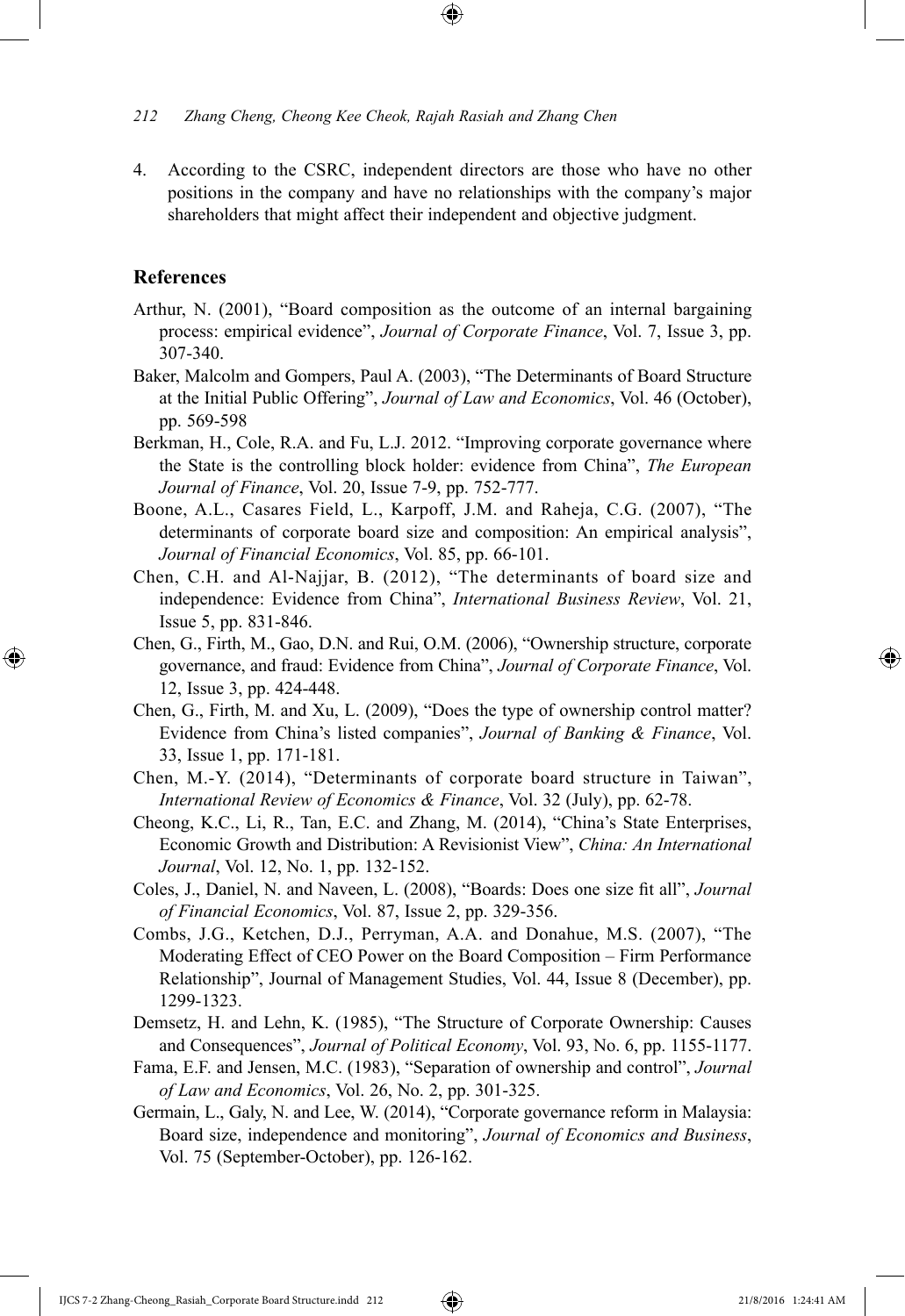- Gillan, S.L., Hartzell, J.C. and Starks, L.T. (2003), "Explaining Corporate Governance: Boards, Bylaws, and Charter Provisions", Weinberg Center for Corporate Governance Working Paper No. 2003-03. Available at SSRN <http://ssrn.com/ abstract=442740> or <http://dx.doi.org/10.2139/ssrn.442740>.
- Guest, P.M. (2008), "The determinants of board size and composition: Evidence from the UK", *Journal of Corporate Finance*, Vol. 14, Issue 1, pp. 51-72.
- Henderson, A.D. and Fredrickson, J.W. (2001), "Top Management Team Coordination Needs and the CEO Pay Gap: A Competitive Test of Economic and Behavioral Views", *Academy of Management Journal*, Vol. 44, No. 1, pp. 96-117.
- Hermalin, B.E. and Weisbach, M.S. (1998), "Endogenously Chosen Boards of Directors and Their Monitoring of the CEO", *The American Economic Review*, Vol. 88, No. 1, pp. 96-118.
- Hermalin, B.E. and Weisbach, M.S. (2001), "Boards of directors as an endogenously determined institution: A survey of the economic literature", National Bureau of Economic Research.
- Hillman, A.J. and Dalziel, T. (2003), "Boards of Directors and Firm Performance: Integrating Agency and Resource Dependence Perspectives", *Academy of Management Review*, Vol. 28, No. 3, pp. 383-396.
- Iwasaki, I. (2008), "The determinants of board composition in a transforming economy: Evidence from Russia", *Journal of Corporate Finance*, Vol. 14, Issue 5, pp. 532-549.
- Jiang, B.-B., Laurenceson, J. and Tang, K.K. (2008), "Share reform and the performance of China's listed companies", *China Economic Review*, Vol. 19, Issue 3, pp. 489-501.
- Lehn, K.M., Patro, S. and Zhao, M. (2009), "Determinants of the Size and Composition of US Corporate Boards: 1935-2000", *Financial Management*, Vol. 38, Issue 4, pp. 747-780.
- Li, D., Moshirian, F., Nguyen, P. and Tan, L. (2007), "Corporate governance or globalization: What determines CEO compensation in China?", *Research in International Business and Finance*, Vol. 21, Issue 1, pp. 32-49.
- Li, G. (2010), "The pervasiveness and severity of tunneling by controlling shareholders in China", *China Economic Review*, Vol. 21, Issue 2, pp. 310-323.
- Li, K., Wang, T., Cheung, Y.L. and Jiang, P. (2011), "Privatization and Risk Sharing: Evidence from the Split Share Structure Reform in China", *The Review of Financial Studies*, Vol. 24(7), pp. 2499-2525.
- Liang, X., Lu, X. and Wang, L. (2012), "Outward internationalization of private enterprises in China: The effect of competitive advantages and disadvantages compared to home market rivals", *Journal of World Business*, Vol. 47, Issue 1, pp. 134-144.
- Liao, L., Liu, B. and Wang, H. (2014), China׳s secondary privatization: Perspectives from the Split-Share Structure Reform, *Journal of Financial Economics*, Vol. 113, Issue 3, pp. 500-518.
- Linck, J., Netter, J. and Yang, T. (2008), "The determinants of board structure", *Journal of Financial Economics*, Vol. 87, Issue 2, pp. 308-328.

IJCS 7-2 Zhang-Cheong\_Rasiah\_Corporate Board Structure.indd 213 21/8/2016 1:24:41 AM

⊕